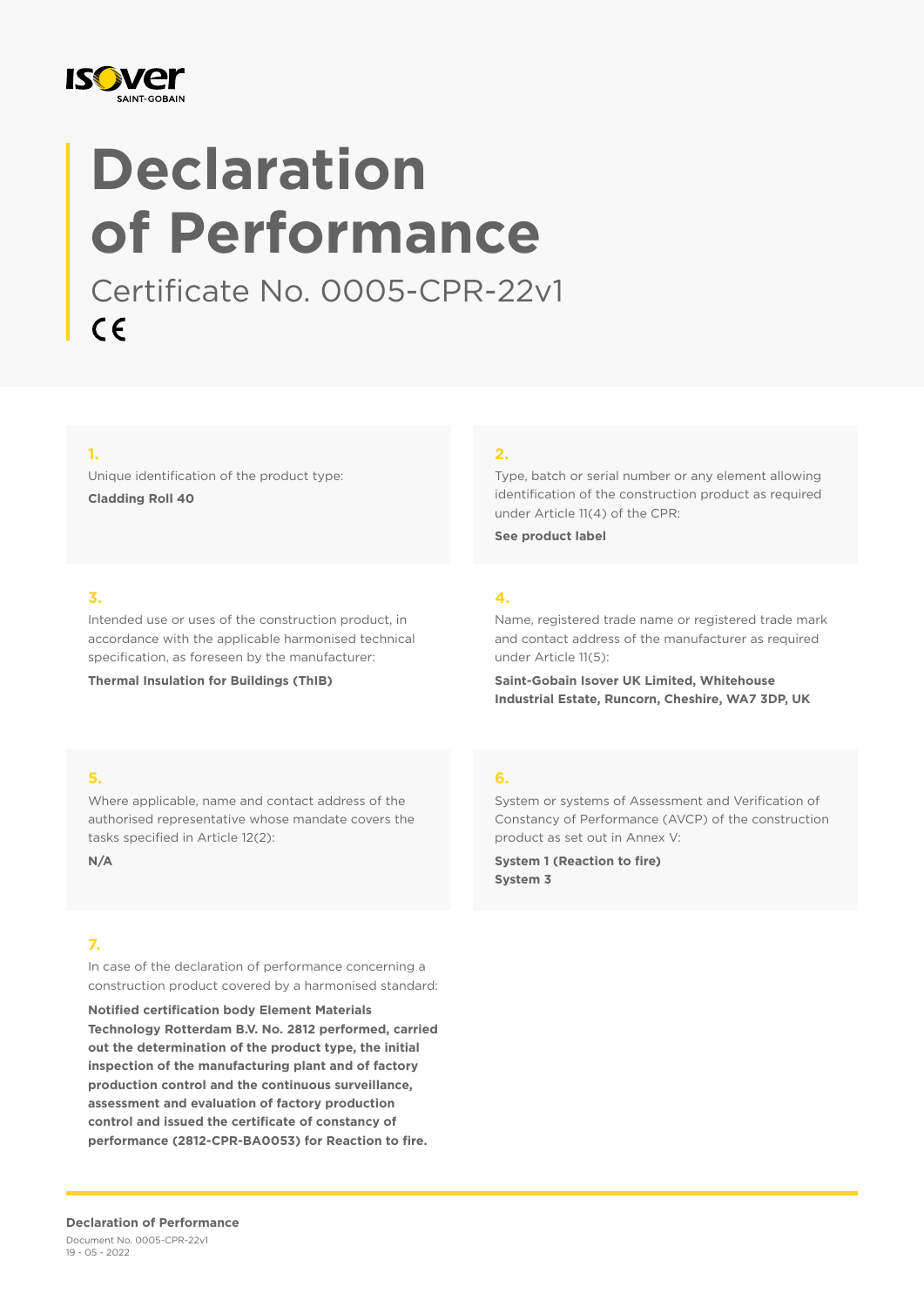# **8. Declared performance**

## Harmonised Technical Standard: EN 13162:2012 + A1:2015

| <b>Essential characteristics</b>                                                       | Performance                                    | Unit              | <b>Declared performance</b> |       |       |       |       |       |       |
|----------------------------------------------------------------------------------------|------------------------------------------------|-------------------|-----------------------------|-------|-------|-------|-------|-------|-------|
| Product name                                                                           |                                                |                   | Cladding Roll 40            |       |       |       |       |       |       |
| <b>Reaction to fire</b>                                                                |                                                | Euroclass         | A1                          |       |       |       |       |       |       |
| Release of dangerous substances to<br>the indoor environment                           | Release of dangerous substances (e)            |                   | <b>NPD</b>                  |       |       |       |       |       |       |
| Acoustic absorption index                                                              | Sound absorption                               |                   | <b>NPD</b>                  |       |       |       |       |       |       |
| Impact noise transmission index                                                        | Dynamic stiffness                              |                   | <b>NPD</b>                  |       |       |       |       |       |       |
|                                                                                        | Thickness                                      |                   | <b>NPD</b>                  |       |       |       |       |       |       |
|                                                                                        | Compressibility                                |                   | <b>NPD</b>                  |       |       |       |       |       |       |
|                                                                                        | Air flow resistivity                           |                   | <b>NPD</b>                  |       |       |       |       |       |       |
| Direct airborne sound insulation index                                                 | Air flow resistivity                           |                   | <b>NPD</b>                  |       |       |       |       |       |       |
| Continuous glowing combustion                                                          | Continuous glowing combustion (e)              |                   | <b>NPD</b>                  |       |       |       |       |       |       |
| <b>Thermal resistance</b>                                                              | Thermal resistance                             | $m^2$ .K/W        | 2.00                        | 2.50  | 3.00  | 3.50  | 4.00  | 4.50  | 5.00  |
|                                                                                        | Thermal conductivity                           | W/(m.K)           | 0.040                       | 0.040 | 0.040 | 0.040 | 0.040 | 0.040 | 0.040 |
|                                                                                        | Thickness                                      | mm                | 80                          | 100   | 120   | 140   | 160   | 180   | 200   |
|                                                                                        | Thickness class                                |                   | T1                          | T1    | T1    | T1    | T1    | T1    | T1    |
| <b>Water permeability</b>                                                              | Short term water absorption                    | kg/m <sup>2</sup> | <b>NPD</b>                  |       |       |       |       |       |       |
|                                                                                        | Long term water absorption                     |                   | <b>NPD</b>                  |       |       |       |       |       |       |
| Water vapour permeability                                                              | Water vapour transmission                      |                   | <b>NPD</b>                  |       |       |       |       |       |       |
| <b>Compressive strength</b>                                                            | Compressive stress<br>or compressive strength  |                   | <b>NPD</b>                  |       |       |       |       |       |       |
|                                                                                        | Point load                                     |                   | <b>NPD</b>                  |       |       |       |       |       |       |
| Durability of Reaction to fire against<br>heat, weathering, ageing/degradation         | Durability characteristics (a)                 | Euroclass         | A1                          |       |       |       |       |       |       |
| Durability of thermal resistance against<br>heat, weathering, ageing/degradation       | Thermal resistance (b)                         | $m^2$ .K/W        | 2.00                        | 2.50  | 3.00  | 3.50  | 4.00  | 4.50  | 5.00  |
|                                                                                        | Thermal conductivity (b)                       | W/(m.K)           | 0.040                       | 0.040 | 0.040 | 0.040 | 0.040 | 0.040 | 0.040 |
|                                                                                        | Durability characteristics (c)                 |                   | <b>NPD</b>                  |       |       |       |       |       |       |
| Tensile/flexural strength                                                              | Tensile strength perpendicular<br>to faces (d) |                   | <b>NPD</b>                  |       |       |       |       |       |       |
| Durability of compressive strength<br>against heat, weathering, ageing/<br>degradation | Compresive creep                               |                   | <b>NPD</b>                  |       |       |       |       |       |       |

**NPD** No Performance Determined

**(a)** No change in Reaction to fire properties for mineral wool products. The fire performance of mineral wool does not deteriorate with time. The Euroclass classification of the product is related to the organic content, which cannot increase with time.

**(b)** Thermal conductivity of mineral wool products does not change with time.

**(c)** For dimensional stability thickness only.

**(d)** This characteristic also covers handling and installation.

**(e)** European test methods are under development.

#### **Declaration of Performance**

Document No. 0005-CPR-22v1 19 - 05 - 2022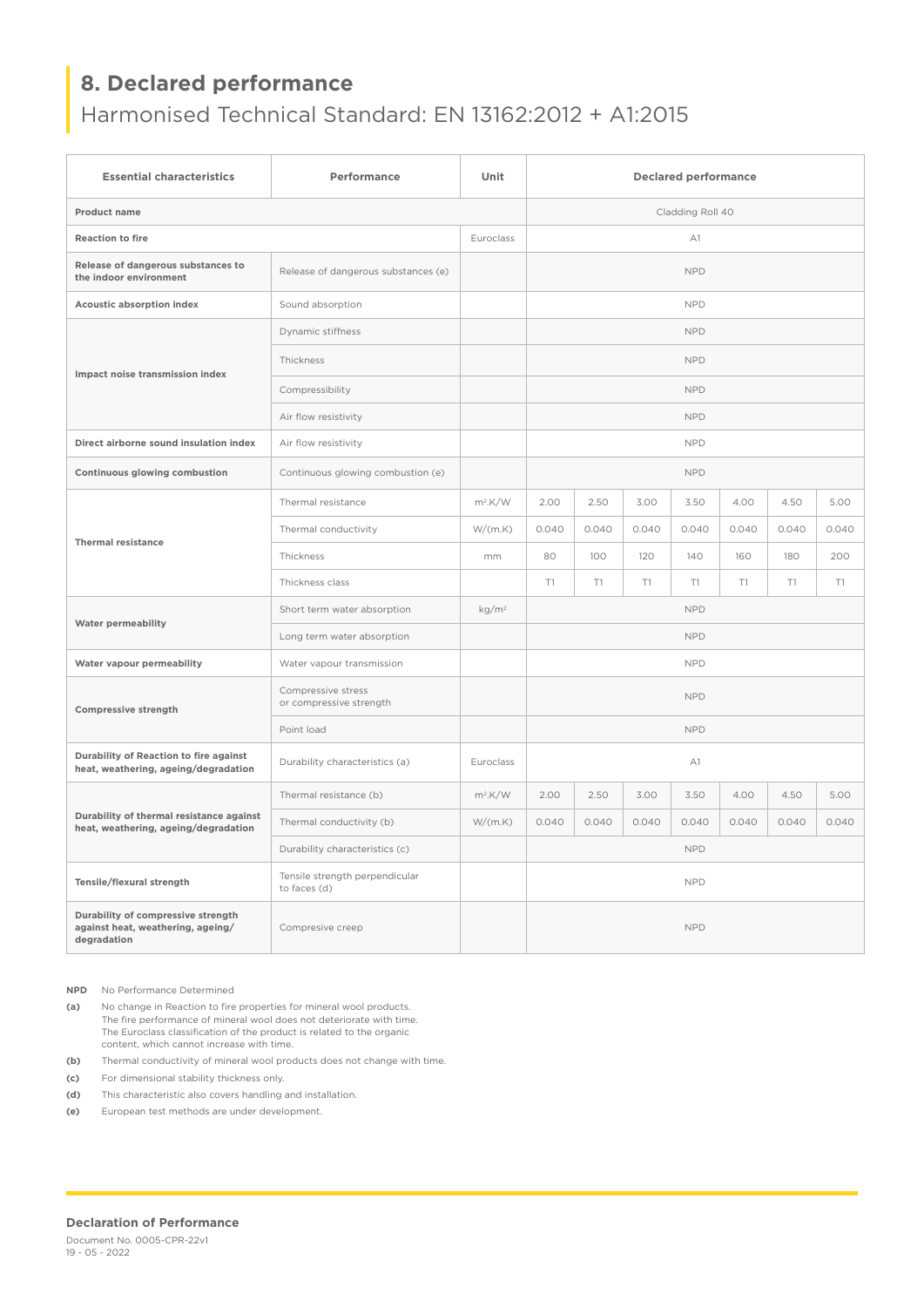## **9.**

The performance of the product identified in points 1 and 2 is in conformity with the declared performance in point 8.

This declaration of performance is issued under the sole responsibility of the manufacturer identified in point 4.

Signed for and on behalf of the manufacturer by:

Dan of Die

**Dean O'Sullivan**, Managing Director Runcorn. 19th May 2022